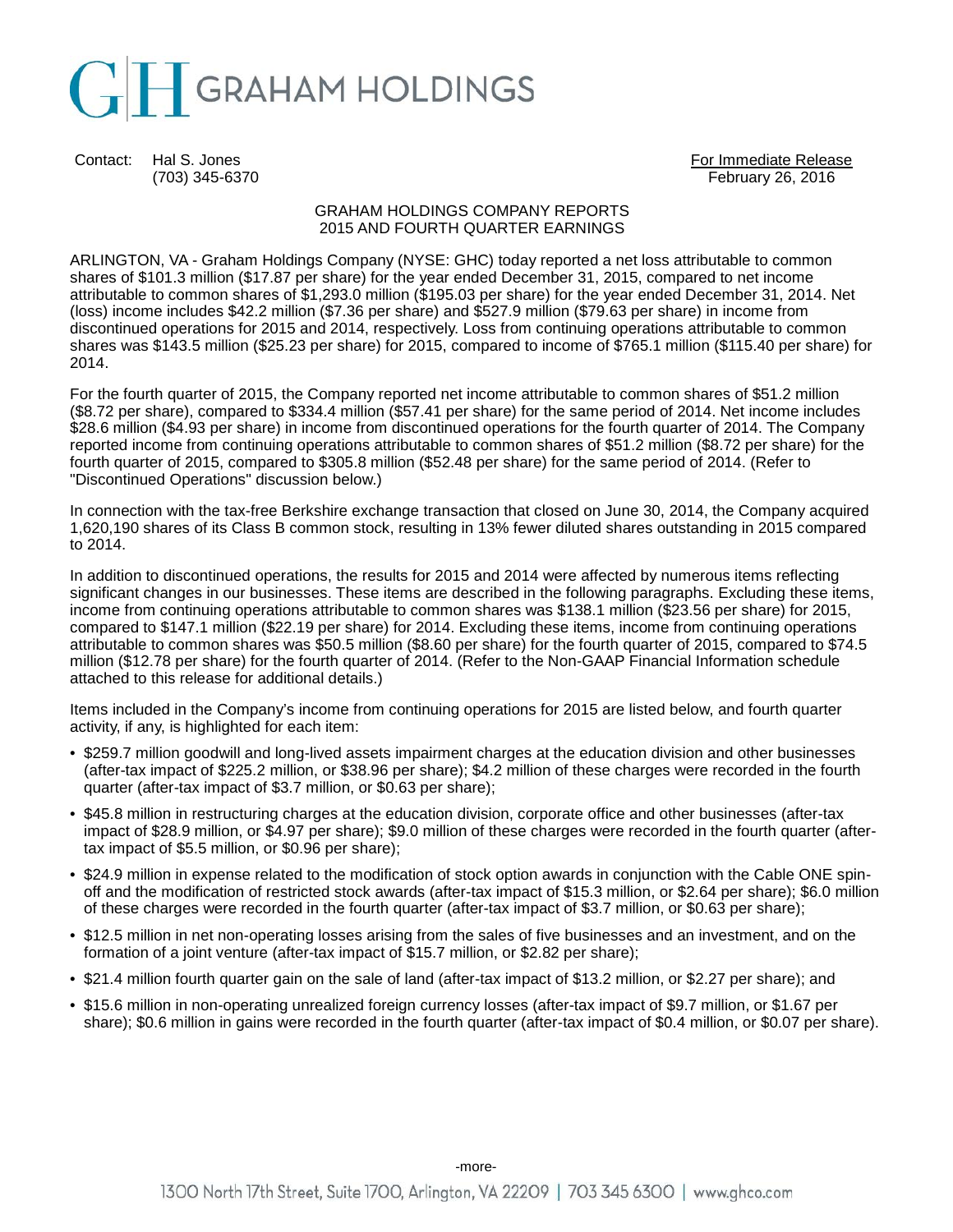- \$31.6 million in restructuring charges and early retirement program expense and related charges at the education division and the corporate office (after-tax impact of \$20.2 million, or \$3.05 per share); \$3.0 million of these charges were recorded in the fourth quarter (after-tax impact of \$1.9 million, or \$0.33 per share);
- \$17.3 million in fourth quarter noncash intangible and other long-lived assets impairment charges at Kaplan and other businesses (after-tax impact of \$11.2 million, or \$1.69 per share);
- \$396.6 million fourth quarter gain from the sale of Classified Ventures (after-tax impact of \$249.8 million, or \$37.68 per share);
- \$90.9 million gain from the Classified Ventures' sale of apartments.com (after-tax impact of \$58.2 million, or \$8.78 per share);
- \$266.7 million gain from the tax-free Berkshire exchange transaction (after-tax impact of \$266.7 million, or \$40.23 per share);
- \$127.7 million gain on the sale of the corporate headquarters building (after-tax impact of \$81.8 million, or \$12.34 per share); and
- \$11.1 million in non-operating unrealized foreign currency losses (after-tax impact of \$7.1 million, or \$1.08 per share); \$8.5 million in losses were recorded in the fourth quarter (after-tax impact of \$5.5 million, or \$0.94 per share).

Revenue for 2015 was \$2,586.1 million, down 6% from \$2,737.0 million in 2014. Revenues declined at the education division and were down slightly at the television broadcasting division, offset by an increase in other businesses. The Company reported an operating loss for 2015 of \$80.8 million, compared with operating income of \$232.7 million in 2014. Operating results were down at the education and television broadcasting divisions, offset by improvement in other businesses.

For the fourth quarter of 2015, revenue was \$616.4 million, down 15% from \$727.6 million in 2014. Revenues declined at the education and television broadcasting divisions, offset by an increase in other businesses. The Company reported operating income of \$67.8 million in the fourth quarter of 2015, compared to \$99.0 million in 2014. Operating results declined at all reporting segments. **Division Results**

## *Education*

Education division revenue in 2015 totaled \$1,927.5 million, down 11% from revenue of \$2,160.4 million in 2014. For the fourth quarter of 2015, education division revenue totaled \$421.5 million, down 24% from revenue of \$551.4 million for the same period of 2014.

Kaplan reported an operating loss of \$223.5 million for 2015, compared to operating income of \$65.5 million in 2014; Kaplan reported operating income for the fourth quarter of 2015 of \$26.3 million, compared to \$33.4 million in the fourth quarter of 2014. Kaplan's 2015 operating results include goodwill and intangible assets impairment charges of \$256.8 million in comparison to a \$17.2 million charge in 2014. In 2015, operating results at Kaplan Higher Education and Kaplan International were down, partially offset by improved results at Kaplan Test Preparation.

In recent years, Kaplan has formulated and implemented restructuring plans at its various businesses that have resulted in significant costs in 2015 and 2014, with the objective of establishing lower cost levels in future periods. Across all businesses, restructuring costs totaled \$44.4 million in 2015 and \$16.8 million in 2014. Restructuring costs totaled \$7.6 million in the fourth quarter of 2015 and \$3.0 million in the fourth quarter of 2014. (Refer to the Education Division Information, Summary of Restructuring Charges schedule attached to this release for additional details.)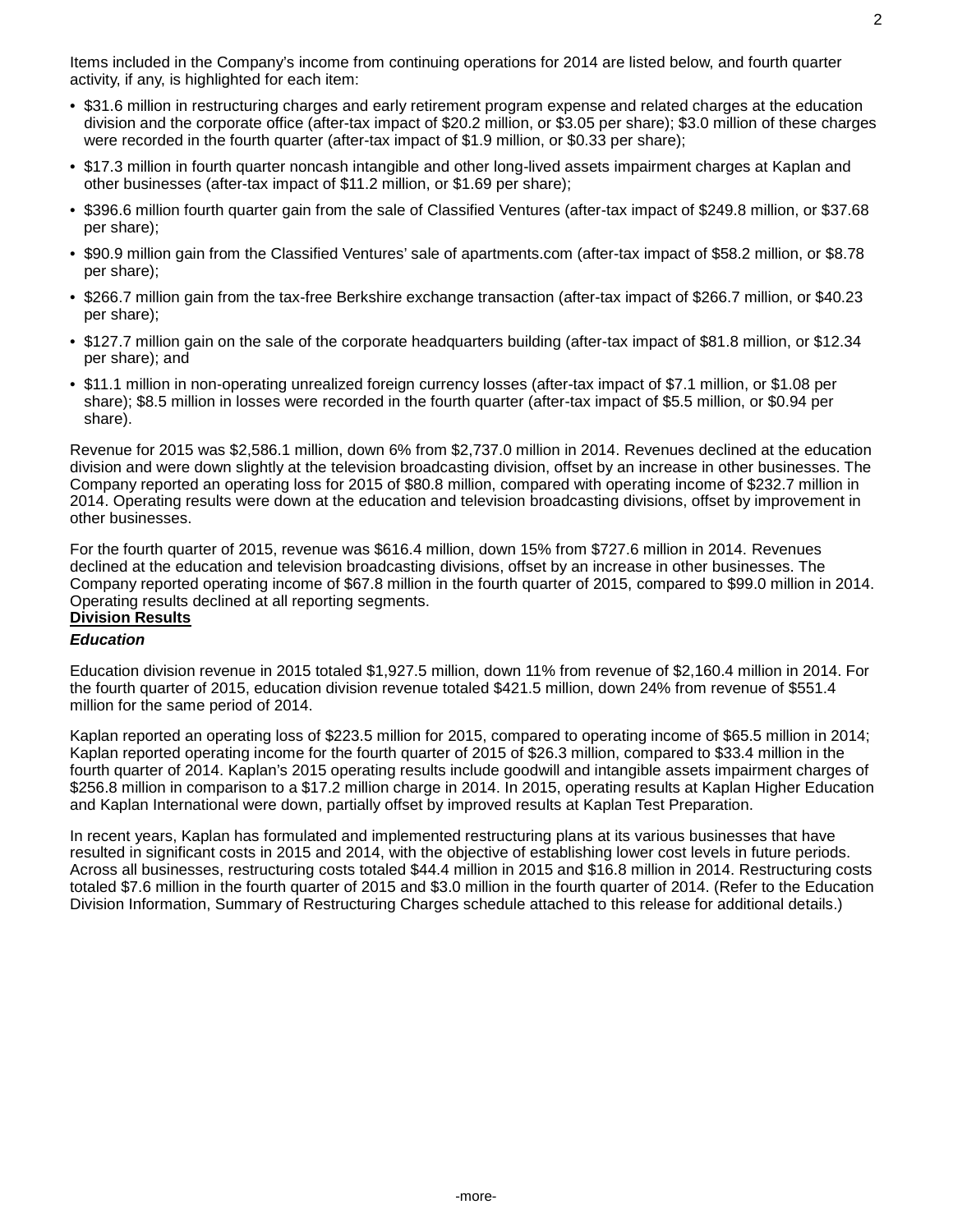#### A summary of Kaplan's operating results is as follows:

|                                                    |    | <b>Three Months Ended</b><br>December 31 |      |           |           | <b>Twelve Months Ended</b><br>December 31 |   |           |          |  |
|----------------------------------------------------|----|------------------------------------------|------|-----------|-----------|-------------------------------------------|---|-----------|----------|--|
| (in thousands)                                     |    | 2015                                     | 2014 |           | % Change  | 2015                                      |   | 2014      | % Change |  |
| Revenue                                            |    |                                          |      |           |           |                                           |   |           |          |  |
| Higher education                                   | \$ | 167,811 \$                               |      | 254,461   | $(34)$ \$ | 849,625                                   | S | 1,010,058 | (16)     |  |
| Test preparation                                   |    | 68,294                                   |      | 70,652    | (3)       | 301,607                                   |   | 304,662   | (1)      |  |
| Kaplan international                               |    | 184,787                                  |      | 225,408   | (18)      | 770,273                                   |   | 840,915   | (8)      |  |
| Kaplan corporate and other                         |    | 779                                      |      | 1,203     | (35)      | 6,502                                     |   | 6,094     |          |  |
| Intersegment elimination                           |    | (123)                                    |      | (343)     |           | (486)                                     |   | (1, 312)  |          |  |
|                                                    |    | 421,548                                  | \$.  | 551,381   | (24)      | 1,927,521                                 | S | 2,160,417 | (11)     |  |
| <b>Operating Income (Loss)</b>                     |    |                                          |      |           |           |                                           |   |           |          |  |
| Higher education                                   | \$ | 27,062 \$                                |      | 43,582    | $(38)$ \$ | 55,572 \$                                 |   | 83,069    | (33)     |  |
| Test preparation                                   |    | 433                                      |      | (1, 178)  |           | 16,798                                    |   | (4,730)   |          |  |
| Kaplan international                               |    | 20,076                                   |      | 28,544    | (30)      | 53,661                                    |   | 69,153    | (22)     |  |
| Kaplan corporate and other                         |    | (18,677)                                 |      | (18,134)  | (3)       | (87, 230)                                 |   | (57,093)  | (53)     |  |
| Amortization of intangible assets                  |    | (1,210)                                  |      | (2.089)   | 42        | (5, 523)                                  |   | (7, 738)  | 29       |  |
| Impairment of goodwill and other long-lived assets |    | (1, 363)                                 |      | (17, 203) | 92        | (256, 830)                                |   | (17, 203) |          |  |
| Intersegment elimination                           |    |                                          |      | (109)     |           | 96                                        |   | 5         |          |  |
|                                                    |    | 26,322                                   | -\$  | 33,413    | (21)      | \$<br>$(223, 456)$ \$                     |   | 65,463    |          |  |

Kaplan Higher Education (KHE) includes Kaplan's domestic postsecondary education businesses, made up of fixedfacility colleges and online postsecondary and career programs. KHE also includes the domestic professional training and other continuing education businesses.

Since 2012, KHE has continued to close campuses, consolidate facilities and reduce its workforce. On September 3, 2015, Kaplan completed the sale of substantially all of the remaining assets of its KHE Campuses business. In connection with these and other plans, KHE incurred \$12.9 million and \$6.5 million in restructuring costs in 2015 and 2014, respectively.

As a result of continued declines in student enrollments at KHE and the challenging industry operating environment, Kaplan completed an interim impairment review of KHE's remaining long-lived assets in the third quarter of 2015 that resulted in a \$248.6 million goodwill impairment charge. This goodwill impairment charge followed long-lived asset impairment charges of \$6.9 million and \$13.6 million that were recorded in the second quarter of 2015 and fourth quarter of 2014, respectively, in connection with the KHE Campuses business.

KHE results include revenue and operating losses (including restructuring charges) related to all KHE Campuses, those sold or closed, including Mount Washington College and Bauder College, as follows:

|                       |  | <b>Three Months Ended</b><br>December 31 |              | <b>Twelve Months Ended</b><br>December 31 |           |
|-----------------------|--|------------------------------------------|--------------|-------------------------------------------|-----------|
| (in thousands)        |  | 2015                                     | 2014         | 2015                                      | 2014      |
| Revenue               |  | 1.934                                    | $71.911$ \$  | 178.734 \$                                | 299.109   |
| <b>Operating loss</b> |  | $(5.022)$ \$                             | $(2,914)$ \$ | $(38, 830)$ \$                            | (28, 549) |

In 2015 and the fourth quarter of 2015, KHE revenue declined 16% and 34%, respectively, due to the campus sales and closings, and declines in average enrollments at Kaplan University, reflecting weaker market demand. KHE operating income declines in 2015 and the fourth quarter of 2015 are due to increased losses at the KHE Campuses business, the revenue declines, and increased restructuring costs. In 2015, the decline was partially offset by improved results at the domestic professional training and other continuing education businesses.

New higher education student enrollments at Kaplan University declined 14% in 2015 due to lower demand across Kaplan University programs.

Total higher education students at Kaplan University at December 31, 2015, were down 6% compared to December 31, 2014. A summary of higher education student enrollments is as follows:

|                                    | As of                        |        |
|------------------------------------|------------------------------|--------|
|                                    | December 31,<br>December 31, |        |
| 2015                               |                              | 2014   |
| 39,848<br><b>Kaplan University</b> |                              | 42,469 |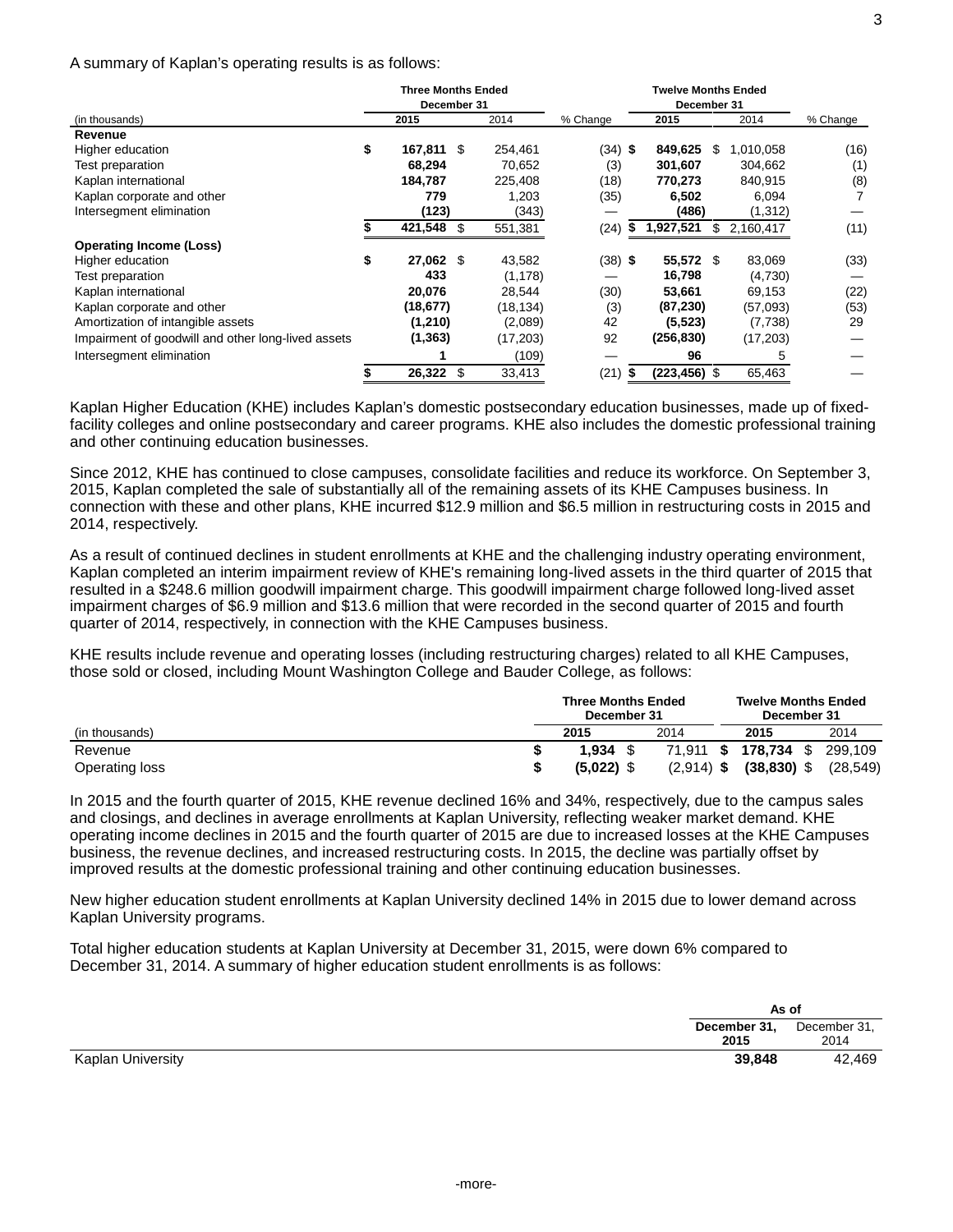Kaplan University higher education student enrollments by certificate and degree programs are as follows:

|             | As of December 31 |        |
|-------------|-------------------|--------|
|             | 2015              | 2014   |
| Certificate | 4.4%              | 2.3%   |
| Associate's | 25.0%             | 29.6%  |
| Bachelor's  | 48.4%             | 44.3%  |
| Master's    | 22.2%             | 23.8%  |
|             | 100.0%            | 100.0% |

Kaplan Test Preparation (KTP) includes Kaplan's standardized test preparation programs. KTP revenue declined 1% in 2015 and 3% for the fourth quarter of 2015. Excluding revenues from acquired businesses, KTP revenue declined 3% in 2015. Enrollments, excluding the new economy skills training offerings, were down 12% in 2015 due primarily to declines in graduate and pre-college programs; however, unit prices were generally higher. In comparison to 2014, KTP operating results improved in 2015 due to a reduction in operating expenses and the inclusion of a \$7.7 million software asset write-off in the second quarter of 2014 that did not recur in 2015.

Kaplan International includes English-language programs and postsecondary education and professional training businesses largely outside the United States. Kaplan International revenue declined 8% in 2015 and 18% in the fourth quarter of 2015 due to the adverse impact of foreign exchange rates. On a constant currency basis, Kaplan International revenue remained flat in 2015 but decreased 12% in the fourth quarter of 2015, due to enrollment declines in English-language programs, partially offset by growth in Singapore higher education programs.

Kaplan International operating income decreased 22% and 30% in 2015 and the fourth quarter of 2015, respectively, due to the declines in English-language programs' results. Restructuring costs at Kaplan International totaled \$1.3 million and \$0.2 million in 2015 and 2014, respectively.

Kaplan corporate represents unallocated expenses of Kaplan, Inc.'s corporate office, other minor businesses and certain shared activities. In 2015 and the fourth quarter of 2015, Kaplan corporate recorded \$29.4 million and \$2.9 million, respectively, in restructuring costs, respectively, compared to \$1.4 million in 2014.

In addition to the impairment charges of \$255.5 million related to KHE recorded in the second and third quarters of 2015, Kaplan recorded an additional \$1.4 million in noncash intangible and other long-lived assets impairment charges in the fourth quarter of 2015, related to businesses at KTP and Kaplan International. In 2014, Kaplan recorded \$17.2 million in noncash intangible and other long-lived assets impairment charges in connection with businesses at KHE, KTP and Kaplan International.

In addition to the sale of the KHE Campuses business in 2015, Kaplan also sold a small business that was part of KHE, and two businesses that were part of Kaplan International. The net loss on the sale of these businesses totaled \$24.9 million that is included in other non-operating expense.

### *Television Broadcasting*

Revenue for the television broadcasting division decreased 1% to \$359.2 million in 2015, from \$363.8 million in 2014; operating income for 2015 was down 12% to \$164.9 million, from \$187.8 million in 2014. The decrease in revenue is due to a \$27.7 million decrease in political advertising revenue and \$9.5 million in incremental winter Olympics-related advertising revenue at the Company's NBC affiliates in 2014, offset by \$16.1 million in increased retransmission revenues, revenues from the Super Bowl at the Company's NBC affiliates in February 2015 and an increase in advertising revenue in several key sectors. The decline in operating income is due to the revenue decline and an increase in spending on digital initiatives and increased network fees.

For the fourth quarter of 2015, revenue decreased 7% to \$95.2 million, from \$102.4 million in 2014; operating income for the fourth quarter of 2015 was down 19% to \$43.8 million, from \$54.4 million in the same period of 2014. The decrease in revenue is due to a \$14.6 million decrease in political advertising revenue, offset by \$4.7 million in increased retransmission revenues. The decrease in operating income is due to the revenue decline and an increase in spending on digital initiatives and increased network fees. *Other Businesses* 

Other businesses includes the following:

- Celtic Healthcare (Celtic) and Residential Healthcare Group, Inc. (Residential, acquired in July 2014), providers of home health and hospice services;

- Group Dekko, a Garrett, IN, based manufacturer of electrical workspace solutions, architectural lighting, and electrical components and assemblies (acquired in November 2015); Joyce/Dayton Corp., a Dayton, OH, based manufacturer of screw jacks and other linear motion systems (acquired in May 2014); and Forney, a global supplier of products and systems that control and monitor combustion processes in electric utility and industrial applications; and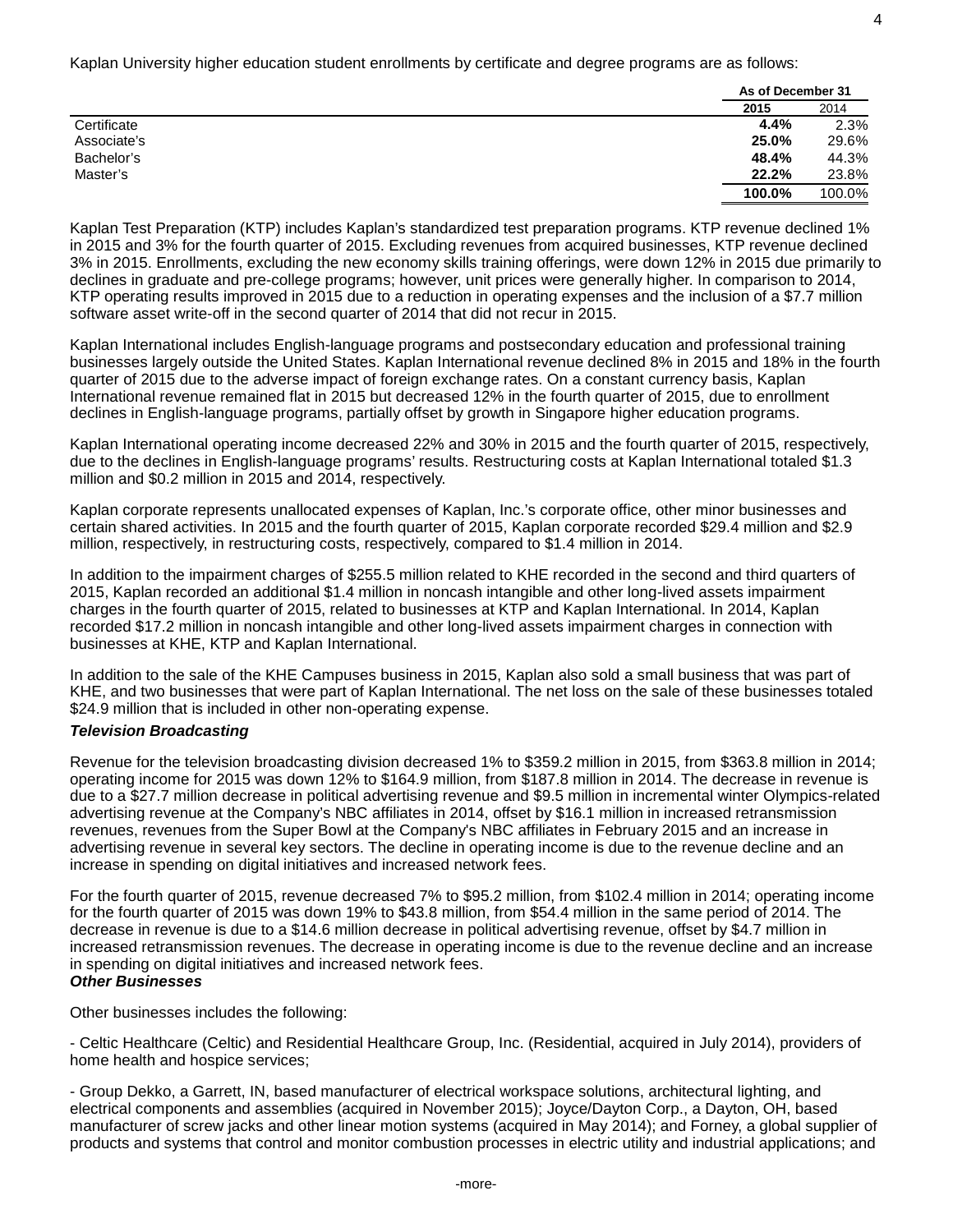- SocialCode, a marketing solutions provider helping companies with marketing on social-media platforms; and The Slate Group and Foreign Policy Group, which publish online and print magazines and websites.

In November 2015, the Company announced that Trove, a digital innovation team, would largely be integrated into SocialCode and that Trove's existing offerings would be discontinued. In connection with this action, the Company recorded a \$2.8 million goodwill impairment charge at Trove in the fourth quarter of 2015, along with \$0.5 million in severance costs.

The increase in revenues for 2015 and the fourth quarter of 2015 is due primarily to the inclusion of revenues from the businesses acquired in 2015 and 2014. The improvement in operating results in 2015 reflects the contribution of the acquired businesses, as well as improved results at Celtic and SocialCode. The decline in operating results in the fourth quarter of 2015 is due largely to declines at Slate and SocialCode, partly due to investment spending initiatives at these businesses.

In the second quarter of 2015, the Company sold The Root, an online magazine; the related gain on disposition is included in other non-operating expense, net.

### *Corporate Office*

Corporate office includes the expenses of the Company's corporate office, the pension credit for the Company's traditional defined benefit plan and certain continuing obligations related to prior business dispositions. In the fourth quarter of 2015, the Company recorded \$6.0 million in incremental stock compensation expense due to the modification of restricted stock awards, and implemented a Special Incentive Program that resulted in expense of \$0.9 million, which is being funded from the assets of the Company's pension plan. In the third quarter of 2015, the Company recorded \$18.8 million in incremental stock option expense, due to stock option modifications that resulted from the Cable ONE spin-off. In the first quarter of 2014, the corporate office implemented a Separation Incentive Program that resulted in expense of \$4.5 million, which was funded from the assets of the Company's pension plan. In the third quarter of 2014, the Company recorded \$10.3 million in early retirement program expense and other related charges, a portion of which was funded from the assets of the Company's pension plan.

Excluding early retirement program and other pension incentive program expense, the total pension credit for the Company's traditional defined benefit plan was \$83.2 million and \$91.2 million for 2015 and 2014, respectively.

Excluding the \$24.9 million in incremental stock compensation expense in 2015, the pension credit, early retirement program and other pension incentive program expense and other related charges in 2015 and 2014, corporate office expense declined in 2015. The decline is from lower compensation costs, and 2014 costs related to certain acquisitions, the Berkshire exchange transaction and the corporate office headquarters move to Arlington, VA, partially offset by 2015 costs related to the Group Dekko acquisition.

### **Equity in (Losses) Earnings of Affiliates**

At December 31, 2015, the Company held a 40% interest in a Celtic joint venture and Residential Home Health Illinois, a 42.5% interest in Residential Hospice Illinois, and interests in several other affiliates. In the second quarter of 2015, the Company acquired an approximate 20% interest in HomeHero, a company that created and manages an online senior home care marketplace. At September 30, 2014, the Company held a 16.5% interest in Classified Ventures, LLC (CV) and interests in several other affiliates. On October 1, 2014, the Company and the remaining partners in CV completed the sale of their entire stakes in CV.

The Company's equity in losses of affiliates, net, for 2015 was \$0.7 million, compared to income of \$100.4 million in 2014. The 2014 results include a pre-tax gain of \$90.9 million from Classified Ventures' sale of apartments.com in the second quarter of 2014.

### **Other Non-Operating (Expense) Income**

The Company recorded other non-operating expense, net, of \$8.6 million in 2015, compared to income of \$778.0 million in 2014. For the fourth quarter of 2015, the Company recorded other non-operating income, net, of \$21.3 million, compared to \$387.3 million for the fourth quarter of 2014.

The 2015 non-operating expense, net, included \$23.3 million in losses from the sales of businesses, \$15.6 million in unrealized foreign currency losses (\$0.6 million in unrealized foreign currency gains in the fourth quarter) and other items, offset by a fourth quarter \$21.4 million gain on the sale of land from Robinson Terminal, \$6.0 million gain on the formation of a Celtic joint venture and a \$4.8 million increase to the CV gain. The 2014 non-operating income, net, included a fourth quarter pre-tax gain of \$396.6 million on the sale of Classified Ventures, the pre-tax gain of \$266.7 million in connection with the Company's exchange of Berkshire shares, a pre-tax gain of \$127.7 million on the sale of the headquarters building, \$11.1 million in unrealized foreign currency losses (\$8.5 million in unrealized foreign currency losses in the fourth quarter) and other items.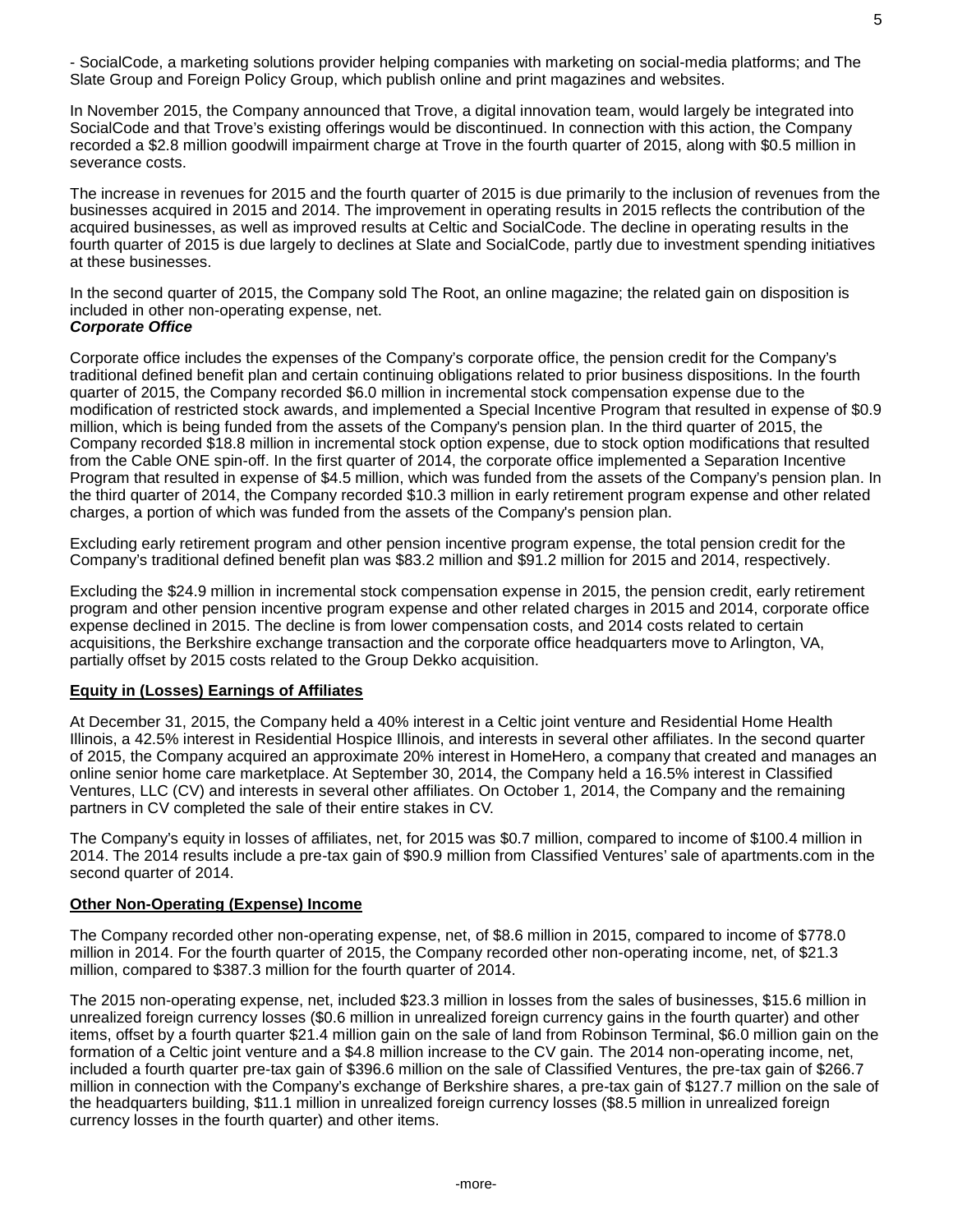#### **Net Interest Expense and Related Balances**

The Company incurred net interest expense of \$30.7 million in 2015, compared to \$33.4 million in 2014; net interest expense totaled \$7.4 million and \$8.6 million for the fourth quarters of 2015 and 2014, respectively. At December 31, 2015, the Company had \$399.9 million in borrowings outstanding at an average interest rate of 7.2%, and cash, marketable securities and other investments of \$1,154.4 million. At December 31, 2014, the Company had \$445.9 million in borrowings outstanding at an average interest rate of 7.1%, and cash, marketable securities and other investments of \$1,024.4 million.

### **Provision for Income Taxes**

The Company recorded a tax provision on the pre-tax loss from continuing operations in 2015, as a large portion of the goodwill impairment charges and the goodwill included in the loss on the KHE Campuses sale are permanent differences not deductible for income tax purposes. Excluding the effect of these permanent differences, the effective tax rate for continuing operations in 2015 was 38.1%, compared to an effective tax rate of 29.0% in 2014. The lower effective tax rate in 2014 largely relates to the Berkshire exchange transaction. The pre-tax gain of \$266.7 million related to the disposition of the Berkshire shares was not subject to income tax as the exchange qualified as a taxfree transaction.

#### **Discontinued Operations**

On July 1, 2015, the Company completed the spin-off of Cable ONE as an independent, publicly traded company.

In the third quarter of 2014, Kaplan completed the sale of three of its schools in China that were previously part of Kaplan International. An additional school was sold by Kaplan in January 2015.

In the second quarter of 2014, the Company closed on the Berkshire exchange transaction, which included the disposition of WPLG, the Company's Miami-based television station.

As a result of these transactions, income from continuing operations excludes the operating results and related net gain on dispositions of these businesses, which have been reclassified to discontinued operations, net of tax, for all periods presented.

### **(Loss) Earnings Per Share**

The calculation of diluted (loss) earnings per share for 2015 and the fourth quarter of 2015 was based on 5,727,074 and 5,833,850 weighted average shares, respectively, compared to 6,559,442 and 5,769,889 weighted average shares, respectively, for 2014 and the fourth quarter of 2014. At December 31, 2015, there were 5,803,854 shares outstanding. On May 14, 2015, the Board of Directors authorized the Company to acquire up to 500,000 shares of Class B common stock; the Company has remaining authorization for 453,774 shares as of December 31, 2015.

#### **Forward-Looking Statements**

This report contains certain forward-looking statements that are based largely on the Company's current expectations. Forward-looking statements are subject to certain risks and uncertainties that could cause actual results and achievements to differ materially from those expressed in the forward-looking statements. For more information about these forward-looking statements and related risks, please refer to the section titled "Forward-Looking Statements" in Part I of the Company's Annual Report on Form 10-K.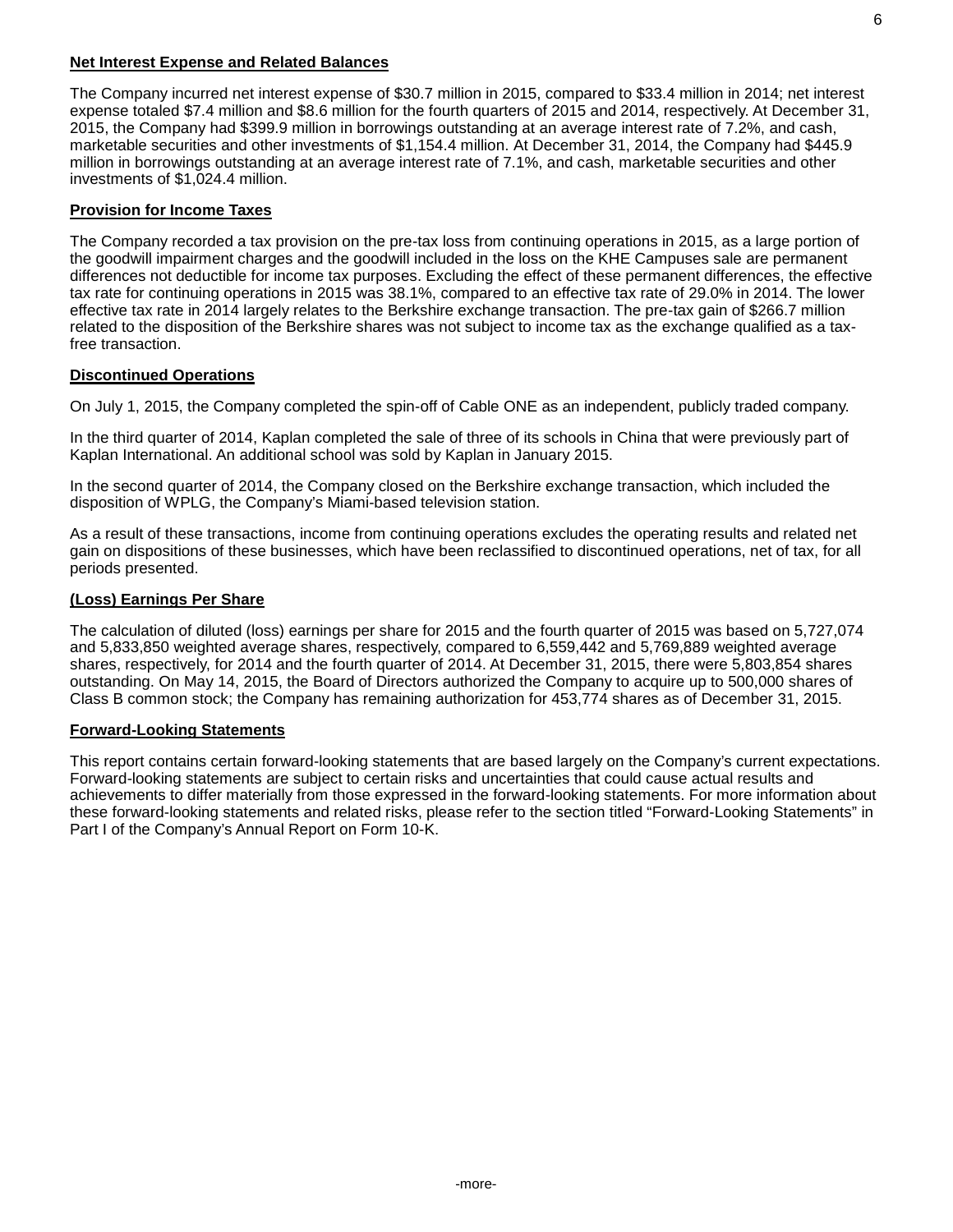# GRAHAM HOLDINGS COMPANY CONSOLIDATED STATEMENTS OF OPERATIONS

|                                                                                             | <b>Three Months Ended</b><br>December 31 |         | %      |  |
|---------------------------------------------------------------------------------------------|------------------------------------------|---------|--------|--|
| (in thousands, except per share amounts)                                                    | 2015                                     | 2014    | Change |  |
| Operating revenues                                                                          | \$<br>616,367 \$                         | 727,625 | (15)   |  |
| Operating expenses                                                                          | 523,563                                  | 587,466 | (11)   |  |
| Depreciation of property, plant and equipment                                               | 15,640                                   | 18,618  | (16)   |  |
| Amortization of intangible assets                                                           | 5,120                                    | 5,215   | (2)    |  |
| Impairment of goodwill and other long-lived assets                                          | 4,233                                    | 17,302  | (76)   |  |
| <b>Operating income</b>                                                                     | 67,811                                   | 99,024  | (32)   |  |
| Equity in (losses) earnings of affiliates, net                                              | (35)                                     | 202     |        |  |
| Interest income                                                                             | 546                                      | 367     | 49     |  |
| Interest expense                                                                            | (7, 975)                                 | (8,922) | (11)   |  |
| Other income, net                                                                           | 21,262                                   | 387,346 | (95)   |  |
| Income from continuing operations before income taxes                                       | 81,609                                   | 478,017 | (83)   |  |
| <b>Provision for income taxes</b>                                                           | 30,500                                   | 172,000 | (82)   |  |
| Income from continuing operations                                                           | 51,109                                   | 306,017 | (83)   |  |
| Income from discontinued operations, net of tax                                             |                                          | 28,649  |        |  |
| <b>Net income</b>                                                                           | 51,109                                   | 334,666 | (85)   |  |
| Net loss (income) attributable to noncontrolling interests                                  | 60                                       | (256)   |        |  |
| Net income attributable to Graham Holdings Company<br>Redeemable preferred stock dividends  | 51,169                                   | 334,410 | (85)   |  |
| Net Income Attributable to Graham Holdings Company Common Stockholders                      | \$<br>51,169 \$                          | 334,410 | (85)   |  |
| Amounts Attributable to Graham Holdings Company Common Stockholders                         |                                          |         |        |  |
| Income from continuing operations                                                           | \$<br>51,169<br>\$                       | 305,761 | (83)   |  |
| Income from discontinued operations, net of tax                                             |                                          | 28,649  |        |  |
| Net income                                                                                  | \$<br>51,169 \$                          | 334,410 | (85)   |  |
| Per Share Information Attributable to Graham Holdings Company Common<br><b>Stockholders</b> |                                          |         |        |  |
| Basic income per common share from continuing operations                                    | \$<br>8.78<br>\$                         | 52.76   | (83)   |  |
| Basic income per common share from discontinued operations                                  |                                          | 4.95    |        |  |
| Basic net income per common share                                                           | \$<br>\$<br>8.78                         | 57.71   | (85)   |  |
| Basic average number of common shares outstanding                                           | 5,746                                    | 5,678   |        |  |
| Diluted income per common share from continuing operations                                  | \$<br>8.72<br>\$                         | 52.48   | (83)   |  |
| Diluted income per common share from discontinued operations                                |                                          | 4.93    |        |  |
| Diluted net income per common share                                                         | \$<br>8.72<br>\$                         | 57.41   | (85)   |  |
| Diluted average number of common shares outstanding                                         | 5,834                                    | 5.770   |        |  |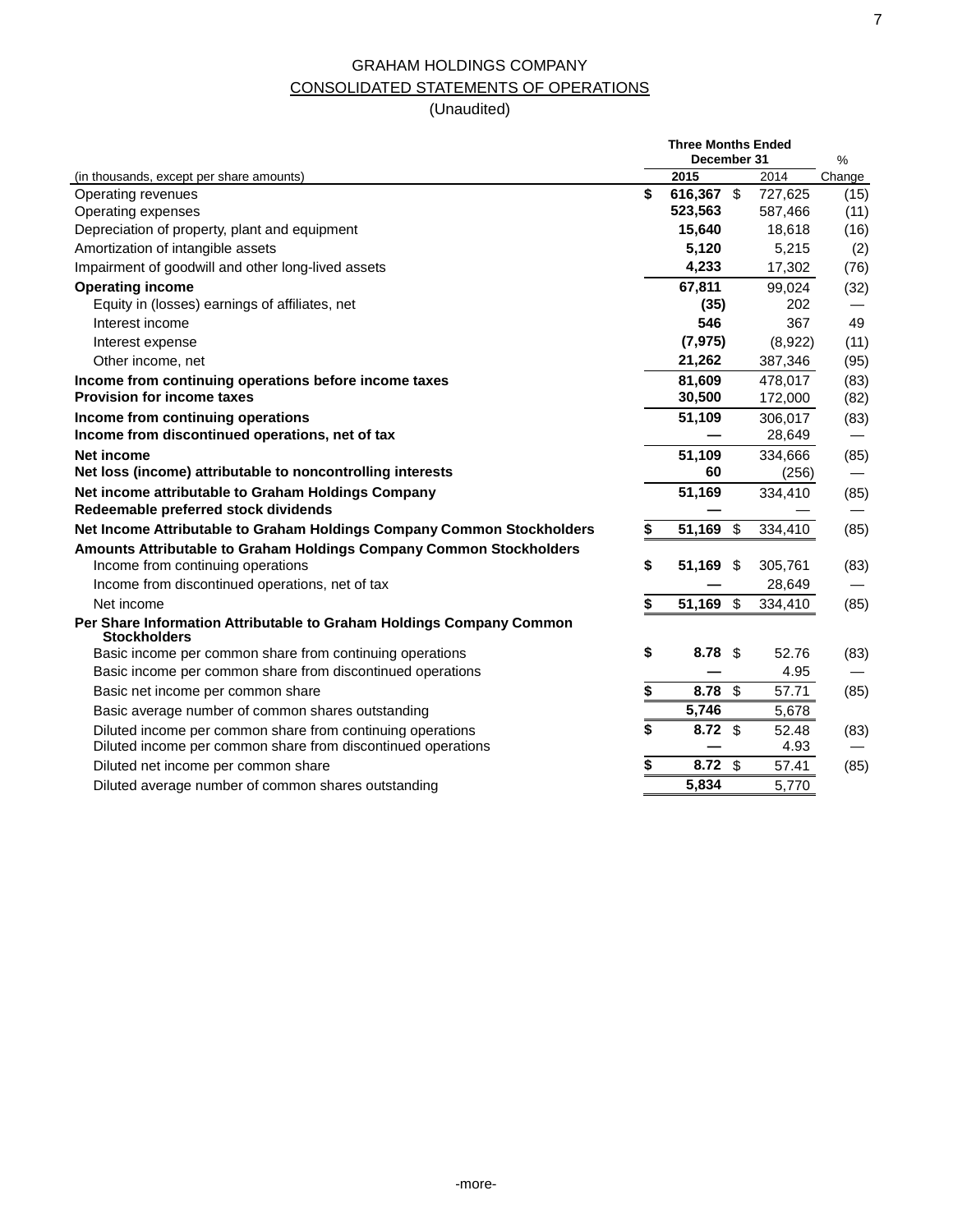## GRAHAM HOLDINGS COMPANY CONSOLIDATED STATEMENTS OF OPERATIONS

|                                                                                             | <b>Twelve Months Ended</b><br>December 31 | $\%$                      |        |  |
|---------------------------------------------------------------------------------------------|-------------------------------------------|---------------------------|--------|--|
| (in thousands, except per share amounts)                                                    | 2015                                      | 2014                      | Change |  |
| Operating revenues                                                                          |                                           | $$2,586,114$ $$2,737,032$ | (6)    |  |
| Operating expenses                                                                          | 2,310,316                                 | 2,393,910                 | (3)    |  |
| Depreciation of property, plant and equipment                                               | 77,906                                    | 74,913                    | 4      |  |
| Amortization of intangible assets                                                           | 19,017                                    | 18,187                    | 5      |  |
| Impairment of intangible and other long-lived assets                                        | 259,700                                   | 17,302                    |        |  |
| <b>Operating (loss) income</b>                                                              | (80, 825)                                 | 232,720                   |        |  |
| Equity in (losses) earnings of affiliates, net                                              | (697)                                     | 100,370                   |        |  |
| Interest income                                                                             | 1,909                                     | 2,136                     | (11)   |  |
| Interest expense                                                                            | (32, 654)                                 | (35, 533)                 | (8)    |  |
| Other (expense) income, net                                                                 | (8,623)                                   | 778,010                   |        |  |
| (Loss) income from continuing operations before income taxes                                | (120, 890)                                | 1,077,703                 |        |  |
| <b>Provision for income taxes</b>                                                           | 20,500                                    | 312,300                   | (93)   |  |
| (Loss) income from continuing operations                                                    | (141, 390)                                | 765,403                   |        |  |
| Income from discontinued operations, net of tax                                             | 42,170                                    | 527,857                   | (92)   |  |
| Net (loss) income                                                                           | (99, 220)                                 | 1,293,260                 |        |  |
| Net (income) loss attributable to noncontrolling interests                                  | (1, 435)                                  | 583                       |        |  |
| Net (loss) income attributable to Graham Holdings Company                                   | (100, 655)                                | 1,293,843                 |        |  |
| Redeemable preferred stock dividends                                                        | (631)                                     | (847)                     | (26)   |  |
| Net (Loss) Income Attributable to Graham Holdings Company Common Stockholders \$            |                                           | $(101, 286)$ \$ 1,292,996 |        |  |
| Amounts Attributable to Graham Holdings Company Common Stockholders                         |                                           |                           |        |  |
| (Loss) income from continuing operations                                                    | $(143, 456)$ \$<br>\$                     | 765,139                   |        |  |
| Income from discontinued operations, net of tax                                             | 42,170                                    | 527,857                   | (92)   |  |
| Net (loss) income                                                                           |                                           | $(101, 286)$ \$ 1,292,996 |        |  |
| Per Share Information Attributable to Graham Holdings Company Common<br><b>Stockholders</b> |                                           |                           |        |  |
| Basic (loss) income per common share from continuing operations                             | \$<br>$(25.23)$ \$                        | 115.88                    |        |  |
| Basic income per common share from discontinued operations                                  | 7.36                                      | 79.93                     | (91)   |  |
| Basic net (loss) income per common share                                                    | $(17.87)$ \$<br>\$                        | 195.81                    |        |  |
| Basic average number of common shares outstanding                                           | 5.727                                     | 6,470                     |        |  |
| Diluted (loss) income per common share from continuing operations                           | \$<br>$(25.23)$ \$                        | 115.40                    |        |  |
| Diluted income per common share from discontinued operations                                | 7.36                                      | 79.63                     | (91)   |  |
| Diluted net (loss) income per common share                                                  | \$<br>$(17.87)$ \$                        | 195.03                    |        |  |
| Diluted average number of common shares outstanding                                         | 5,727                                     | 6,559                     |        |  |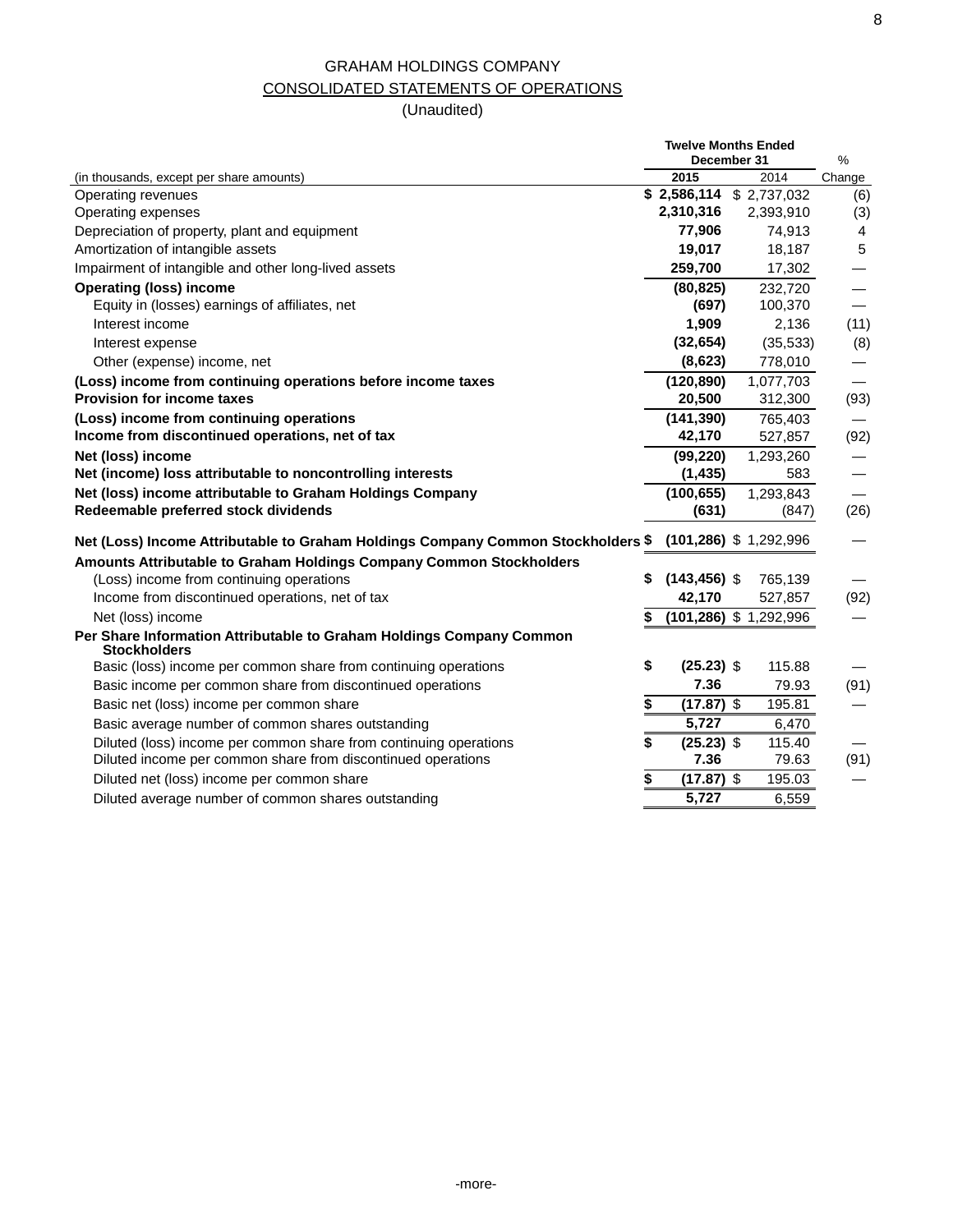# GRAHAM HOLDINGS COMPANY BUSINESS SEGMENT INFORMATION

|                                                                                             | <b>Three Months Ended</b><br>December 31 |              | %                        | <b>Twelve Months Ended</b><br>December 31 | %                                |                          |  |
|---------------------------------------------------------------------------------------------|------------------------------------------|--------------|--------------------------|-------------------------------------------|----------------------------------|--------------------------|--|
| (in thousands)                                                                              | 2015                                     | 2014         | Change                   | 2015                                      | 2014                             | Change                   |  |
| <b>Operating Revenues</b>                                                                   |                                          |              |                          |                                           |                                  |                          |  |
| Education                                                                                   | \$421,548 \$551,381                      |              |                          |                                           | (24) \$1,927,521 \$2,160,417     | (11)                     |  |
| Television broadcasting                                                                     | 95,182                                   | 102,446      | (7)                      | 359,192                                   | 363,836                          | (1)                      |  |
| Other businesses                                                                            | 99.694                                   | 73,798       | 35                       | 299,517                                   | 212,907                          | 41                       |  |
| Corporate office                                                                            |                                          |              |                          |                                           |                                  |                          |  |
| Intersegment elimination                                                                    | (57)                                     |              |                          | (116)                                     | (128)                            |                          |  |
|                                                                                             | \$616,367                                | \$727,625    |                          |                                           | $(15)$ \$ 2,586,114 \$ 2,737,032 | (6)                      |  |
| <b>Operating Expenses</b>                                                                   |                                          |              |                          |                                           |                                  |                          |  |
| Education                                                                                   | \$395,226 \$517,968                      |              |                          |                                           | (24) \$2,150,977 \$2,094,954     | $\mathbf{3}$             |  |
| Television broadcasting                                                                     | 51,357                                   | 48,066       | $\overline{7}$           | 194,265                                   | 176,003                          | 10                       |  |
| Other businesses                                                                            | 102,979                                  | 67,850       | 52                       | 313,184                                   | 233,993                          | 34                       |  |
| Corporate office                                                                            | (949)                                    | (5,283)      | (82)                     | 8,629                                     | (510)                            | $\overline{\phantom{0}}$ |  |
| Intersegment elimination                                                                    | (57)                                     |              |                          | (116)                                     | (128)                            |                          |  |
|                                                                                             | $$548,556$ \$                            | 628,601      |                          |                                           | $(13)$ \$ 2,666,939 \$ 2,504,312 | $\,6\,$                  |  |
| <b>Operating Income (Loss)</b>                                                              |                                          |              |                          |                                           |                                  |                          |  |
| Education                                                                                   | \$<br>26,322 \$                          | 33,413       | $(21)$ \$                | $(223, 456)$ \$                           | 65,463                           |                          |  |
| Television broadcasting                                                                     | 43,825                                   | 54,380       | (19)                     | 164,927                                   | 187,833                          | (12)                     |  |
| Other businesses                                                                            | (3, 285)                                 | 5,948        | $\overline{\phantom{0}}$ | (13, 667)                                 | (21,086)                         | 35                       |  |
| Corporate office                                                                            | 949                                      | 5,283        | (82)                     | (8,629)                                   | 510                              | —                        |  |
|                                                                                             | 67,811                                   | \$<br>99,024 | $(32)$ \$                | $(80, 825)$ \$                            | 232,720                          | $\overline{\phantom{0}}$ |  |
| <b>Depreciation</b>                                                                         |                                          |              |                          |                                           |                                  |                          |  |
| Education                                                                                   | \$<br>10,032 \$                          | 14,713       | $(32)$ \$                | 61,177 \$                                 | 61,737                           | (1)                      |  |
| Television broadcasting                                                                     | 3,080                                    | 2,228        | 38                       | 9,551                                     | 8,409                            | 14                       |  |
| Other businesses                                                                            | 2,277                                    | 1,430        | 59                       | 6,168                                     | 3,931                            | 57                       |  |
| Corporate office                                                                            | 251                                      | 247          | $\overline{2}$           | 1,010                                     | 836                              | 21                       |  |
|                                                                                             | \$<br>15,640                             | \$<br>18,618 | $(16)$ \$                | 77,906 \$                                 | 74,913                           | 4                        |  |
| Amortization of Intangible Assets and Impairment<br>of Goodwill and Other Long-Lived Assets |                                          |              |                          |                                           |                                  |                          |  |
| Education                                                                                   | \$<br>$2,573$ \$                         | 19,292       | $(87)$ \$                | 262,353 \$                                | 24,941                           |                          |  |
| Television broadcasting                                                                     | 63                                       | 32           | 97                       | 252                                       | 32                               |                          |  |
| Other businesses                                                                            | 6,717                                    | 3,193        |                          | 16,112                                    | 10,516                           | 53                       |  |
| Corporate office                                                                            |                                          |              |                          |                                           |                                  |                          |  |
|                                                                                             | \$<br>$9,353$ \$                         | 22,517       | $(58)$ \$                | 278,717 \$                                | 35,489                           |                          |  |
| <b>Pension Expense (Credit)</b>                                                             |                                          |              |                          |                                           |                                  |                          |  |
| Education                                                                                   | \$<br>$3,385$ \$                         | 3,855        | $(12)$ \$                | 18,804 \$                                 | 15,418                           | 22                       |  |
| Television broadcasting                                                                     | 413                                      | 338          | 22                       | 1,620                                     | 1,355                            | 20                       |  |
| Other businesses                                                                            | 257                                      | 191          | 35                       | 964                                       | 748                              | 29                       |  |
| Corporate office                                                                            | (23, 535)                                | (23,070)     | $\overline{c}$           | (81, 945)                                 | (82, 301)                        |                          |  |
|                                                                                             | \$<br>$(19, 480)$ \$                     | (18,686)     | 4                        | \$<br>$(60, 557)$ \$                      | (64, 780)                        | (7)                      |  |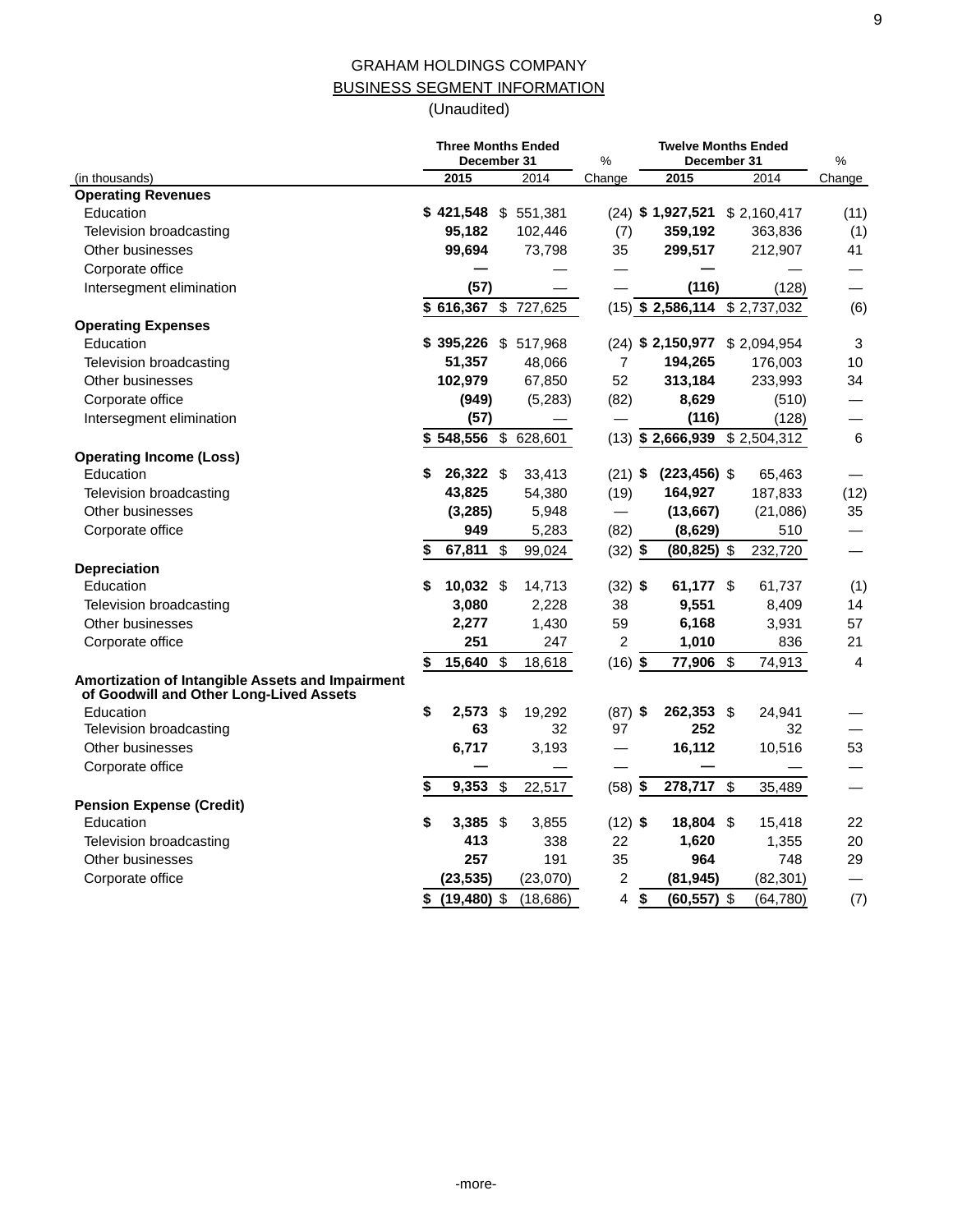## GRAHAM HOLDINGS COMPANY EDUCATION DIVISION INFORMATION

|                                                    |                 | <b>Three Months Ended</b><br>December 31 | %                        | <b>Twelve Months Ended</b><br>December 31 | %                         |                          |  |
|----------------------------------------------------|-----------------|------------------------------------------|--------------------------|-------------------------------------------|---------------------------|--------------------------|--|
| (in thousands)                                     | 2015            | 2014                                     | Change                   | 2015                                      | 2014                      | Change                   |  |
| <b>Operating Revenues</b>                          |                 |                                          |                          |                                           |                           |                          |  |
| Higher education                                   |                 | $$167,811$ \$ 254,461                    | $(34)$ \$                |                                           | 849,625 \$1,010,058       | (16)                     |  |
| Test preparation                                   | 68,294          | 70,652                                   | (3)                      | 301,607                                   | 304,662                   | (1)                      |  |
| Kaplan international                               | 184,787         | 225,408                                  | (18)                     | 770,273                                   | 840,915                   | (8)                      |  |
| Kaplan corporate and other                         | 779             | 1,203                                    | (35)                     | 6,502                                     | 6,094                     | $\overline{7}$           |  |
| Intersegment elimination                           | (123)           | (343)                                    |                          | (486)                                     | (1, 312)                  |                          |  |
|                                                    | 421,548         | \$<br>551,381                            |                          | $(24)$ \$ 1,927,521                       | \$2,160,417               | (11)                     |  |
| <b>Operating Expenses</b>                          |                 |                                          |                          |                                           |                           |                          |  |
| Higher education                                   | \$140,749       | \$ 210,879                               | $(33)$ \$                | 794,053 \$                                | 926,989                   | (14)                     |  |
| Test preparation                                   | 67,861          | 71,830                                   | (6)                      | 284,809                                   | 309,392                   | (8)                      |  |
| Kaplan international                               | 164,711         | 196,864                                  | (16)                     | 716,612                                   | 771,762                   | (7)                      |  |
| Kaplan corporate and other                         | 19,456          | 19,337                                   | 1                        | 93,732                                    | 63,187                    | 48                       |  |
| Amortization of intangible assets                  | 1,210           | 2,089                                    | (42)                     | 5,523                                     | 7,738                     | (29)                     |  |
| Impairment of goodwill and other long-lived assets | 1,363           | 17,203                                   | (92)                     | 256,830                                   | 17,203                    |                          |  |
| Intersegment elimination                           | (124)           | (234)                                    |                          | (582)                                     | (1, 317)                  | $\overline{\phantom{0}}$ |  |
|                                                    | \$395,226       | 517,968<br>\$                            | (24)                     |                                           | $$2,150,977$ $$2,094,954$ | 3                        |  |
| <b>Operating Income (Loss)</b>                     |                 |                                          |                          |                                           |                           |                          |  |
| Higher education                                   | \$<br>27,062 \$ | 43,582                                   | $(38)$ \$                | 55,572 \$                                 | 83,069                    | (33)                     |  |
| Test preparation                                   | 433             | (1, 178)                                 | $\overline{\phantom{0}}$ | 16,798                                    | (4,730)                   |                          |  |
| Kaplan international                               | 20,076          | 28,544                                   | (30)                     | 53,661                                    | 69,153                    | (22)                     |  |
| Kaplan corporate and other                         | (18, 677)       | (18, 134)                                | (3)                      | (87, 230)                                 | (57,093)                  | (53)                     |  |
| Amortization of intangible assets                  | (1, 210)        | (2,089)                                  | 42                       | (5, 523)                                  | (7, 738)                  | 29                       |  |
| Impairment of goodwill and other long-lived assets | (1, 363)        | (17, 203)                                | 92                       | (256, 830)                                | (17, 203)                 |                          |  |
| Intersegment elimination                           | 1               | (109)                                    |                          | 96                                        | 5                         |                          |  |
|                                                    | 26,322 \$<br>\$ | 33,413                                   | $(21)$ \$                | $(223, 456)$ \$                           | 65,463                    |                          |  |
| <b>Depreciation</b>                                |                 |                                          |                          |                                           |                           |                          |  |
| Higher education                                   | \$<br>4,249 \$  | 7,047                                    | $(40)$ \$                | 17,937 \$                                 | 29,187                    | (39)                     |  |
| Test preparation                                   | 1,840           | 2,826                                    | (35)                     | 9,045                                     | 12,547                    | (28)                     |  |
| Kaplan international                               | 3,807           | 4,751                                    | (20)                     | 17,811                                    | 19,297                    | (8)                      |  |
| Kaplan corporate and other                         | 136             | 89                                       | 53                       | 16,384                                    | 706                       |                          |  |
|                                                    | 10,032          | $\boldsymbol{\mathsf{S}}$<br>14,713      | $(32)$ \$                | 61,177 \$                                 | 61,737                    | (1)                      |  |
| <b>Pension Expense</b>                             |                 |                                          |                          |                                           |                           |                          |  |
| Higher education                                   | \$<br>1,821     | \$<br>2,629                              | $(31)$ \$                | 10,849 \$                                 | 10,514                    | 3                        |  |
| Test preparation                                   | 776             | 722                                      | 7                        | 3,101                                     | 2,888                     | $\overline{7}$           |  |
| Kaplan international                               | 98              | 89                                       | 10                       | 424                                       | 356                       | 19                       |  |
| Kaplan corporate and other                         | 690             | 415                                      | 66                       | 4,430                                     | 1,660                     |                          |  |
|                                                    | \$<br>3,385     | 3,855<br>\$                              | $(12)$ \$                | 18,804 \$                                 | 15,418                    | 22                       |  |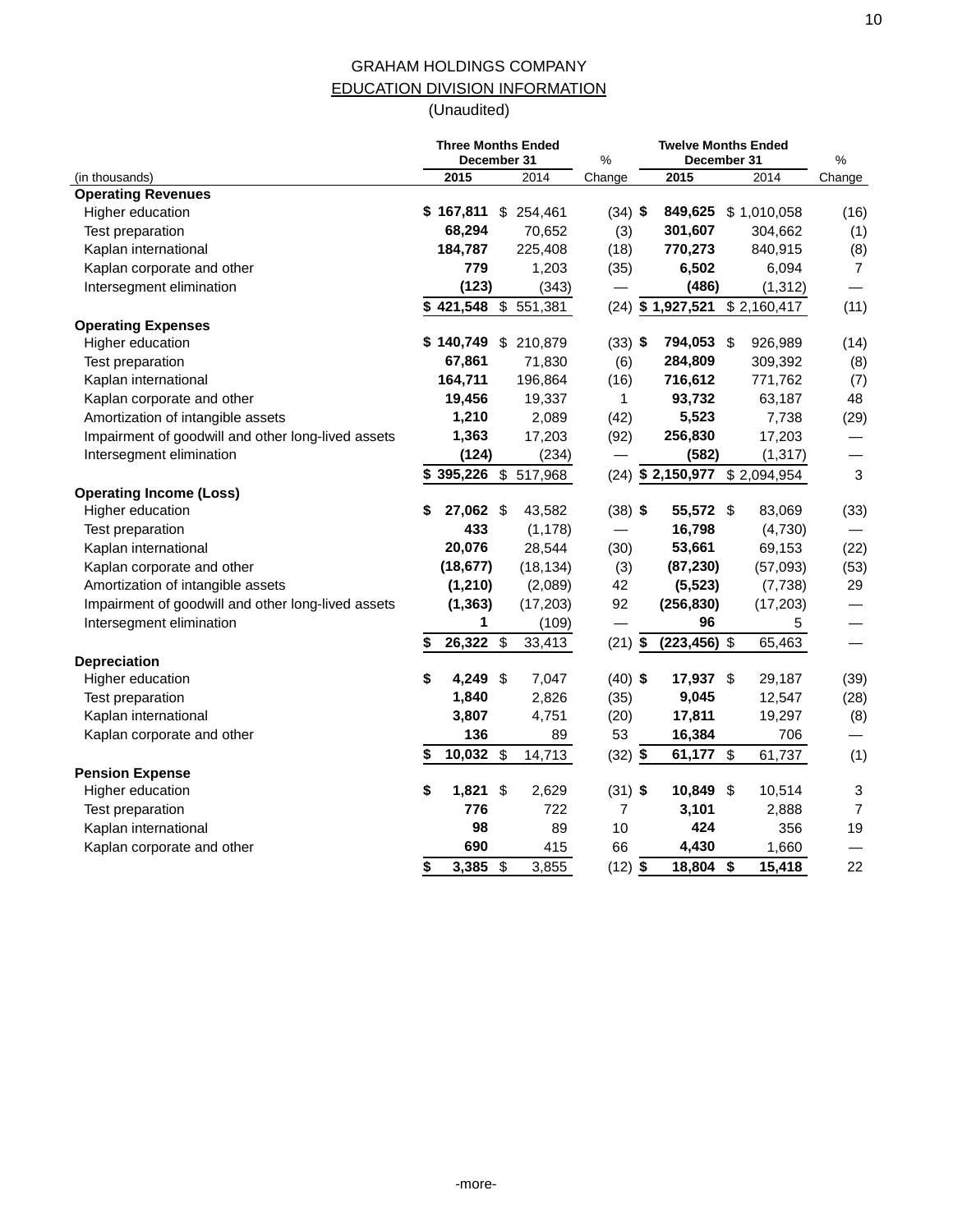(Unaudited)

| (in thousands)                         | <b>Severance</b><br>and SIP<br>Expense* |               | Accelerated<br><b>Depreciation</b> | Lease<br>Obligation<br><b>Losses</b> |     | <b>Software</b><br>Asset<br><b>Write-offs</b> | Other                          | <b>Total</b> |
|----------------------------------------|-----------------------------------------|---------------|------------------------------------|--------------------------------------|-----|-----------------------------------------------|--------------------------------|--------------|
| <b>Three Months Ended December 31</b>  |                                         |               |                                    |                                      |     |                                               |                                |              |
| 2015                                   |                                         |               |                                    |                                      |     |                                               |                                |              |
| Higher education                       | \$<br>$2.241$ \$                        |               | 268                                | \$<br>$1,049$ \$                     |     |                                               | \$<br>145                      | \$<br>3,703  |
| Test preparation                       | 523                                     |               |                                    |                                      |     |                                               |                                | 523          |
| Kaplan international                   | 389                                     |               |                                    |                                      |     |                                               |                                | 389          |
| Kaplan corporate and other             | 2,944                                   |               |                                    |                                      |     |                                               |                                | 2,944        |
|                                        | \$<br>$6,097$ \$                        |               | 268                                | \$<br>$1,049$ \$                     |     |                                               | \$<br>145                      | \$<br>7,559  |
| 2014                                   |                                         |               |                                    |                                      |     |                                               |                                |              |
| Higher education                       | \$<br>511                               | $\mathbf{\$}$ | 855                                | \$<br>639                            | \$  |                                               | \$                             | \$<br>2,005  |
| Test preparation                       | 850                                     |               |                                    |                                      |     |                                               |                                | 850          |
| Kaplan international                   | 78                                      |               |                                    |                                      |     |                                               |                                | 78           |
| Kaplan corporate and other             | 35                                      |               |                                    |                                      |     |                                               |                                | 35           |
|                                        | \$<br>$1,474$ \$                        |               | 855                                | \$<br>639                            | -\$ |                                               | \$<br>$\overline{\phantom{0}}$ | \$<br>2,968  |
| <b>Twelve Months Ended December 31</b> |                                         |               |                                    |                                      |     |                                               |                                |              |
| 2015                                   |                                         |               |                                    |                                      |     |                                               |                                |              |
| Higher education                       | \$<br>$7,531$ \$                        |               | $1,773$ \$                         | $3,371$ \$                           |     |                                               | \$<br>209                      | \$<br>12,884 |
| Test preparation                       | 727                                     |               | 3                                  |                                      |     |                                               |                                | 730          |
| Kaplan international                   | 1,325                                   |               |                                    |                                      |     |                                               |                                | 1,325        |
| Kaplan corporate and other             | 8,385                                   |               | 16,180                             | 4,869                                |     |                                               |                                | 29,434       |
|                                        | \$<br>17,968 \$                         |               | 17,956                             | \$<br>8,240 \$                       |     |                                               | \$<br>209                      | \$<br>44,373 |
| 2014                                   |                                         |               |                                    |                                      |     |                                               |                                |              |
| Higher education                       | \$<br>$3,478$ \$                        |               | 2,062                              | \$<br>725                            | \$  |                                               | \$<br>230                      | \$<br>6,495  |
| Test preparation                       | 1,040                                   |               |                                    |                                      |     | 7,689                                         |                                | 8,729        |
| Kaplan international                   | 227                                     |               |                                    |                                      |     |                                               |                                | 227          |
| Kaplan corporate and other             | 330                                     |               |                                    | 1,025                                |     |                                               |                                | 1,355        |
|                                        | \$<br>5,075 \$                          |               | 2,062                              | \$<br>1,750                          | -\$ | 7,689                                         | \$<br>230                      | \$<br>16,806 |

\* Includes \$1.7 million and \$2.1 million in third quarter 2015 expenses related to a Special Incentive Program (SIP) at Higher Education and Corporate, respectively. The SIP expense was funded from the assets of the Company's pension plan.